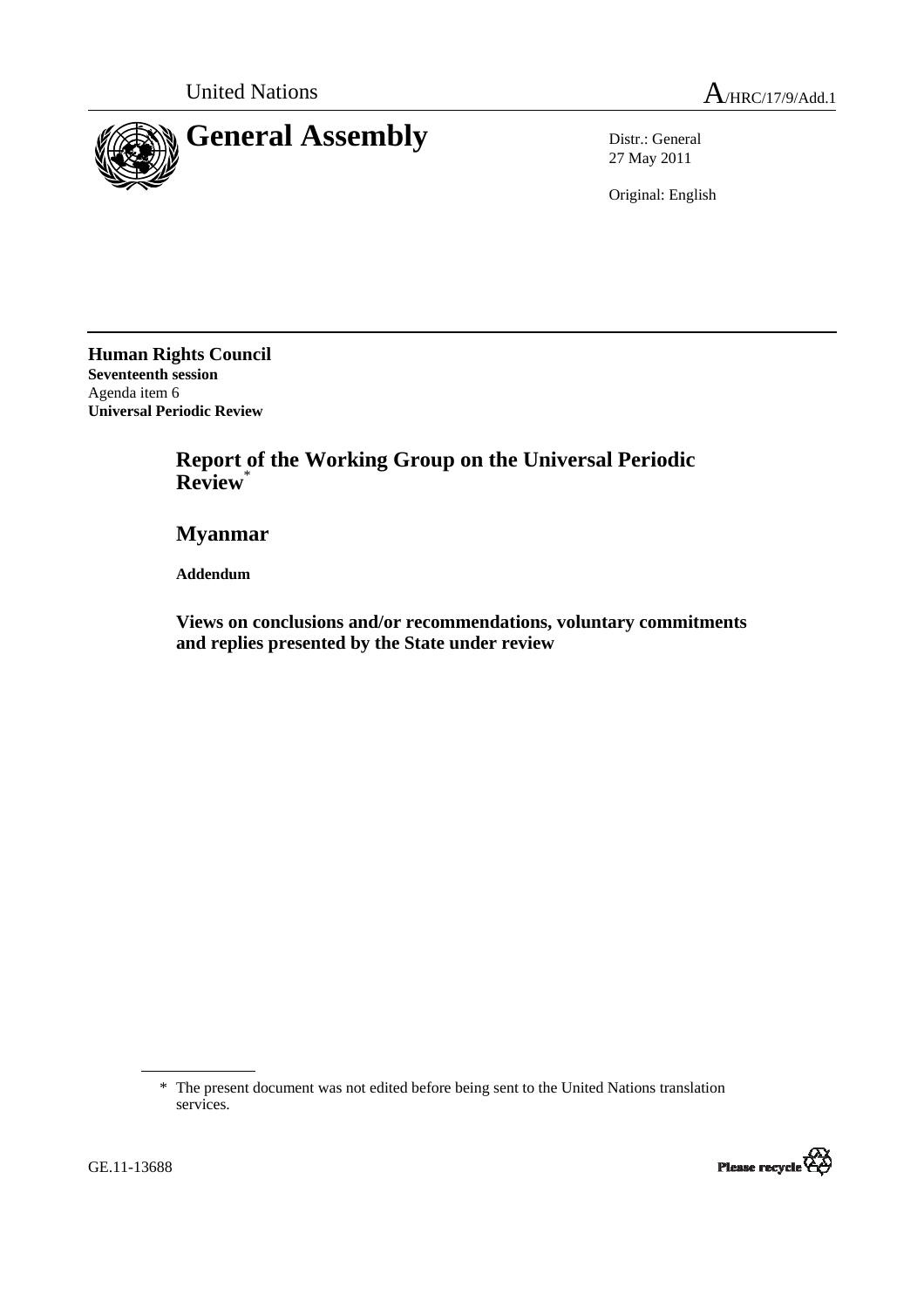# **Addendum of the Republic of the Union of Myanmar to the Report of the Working Group on the Universal Periodic Review, Myanmar (A/HRC/17/9)**

# **Introduction**

1. As a United Nations Member State, Myanmar seriously prepared its National Report to UPR and took an active part in the 10th session of the Human Rights Council Working Group on the Universal Periodic Review. Myanmar also gave extremely serious consideration to the recommendations made by many countries at the Working Group.

2. The Government of the Republic of the Union of Myanmar has examined the recommendations under paragraph 106 of the Report of the Working Group on the UPR and hereby provides to the 17th session of the Human Rights Council further information on them as follows:

## **Recommendations 106.1, 106.2, 106.3, 106.4, 106.5, 106.6, 106.7, 106.8, 106.9, 106.10, 106.11, 106.12, 106.13, 106.14, 106.15, 106.17, 106.18, 106.19, 106.20, 106.41**

3. Although Myanmar has acceded to the two International Human Rights Instruments, it is observing all the core international human rights treaties. Myanmar is also considering to become party to the Human Rights instruments that it has not yet acceded to, depending on its resources and capacity to fully implement the obligations as a developing country.

4. According to the principles of International Law, Constitutional Law and Treaties, accession to or ratifying treaties in international constitutional practice is to first consider it by the executive. After consideration by the executive, the administrative ministry concerned with the treaty in question has to submit the matter to the legislature. It is the legislature which consists of representatives of the people that final decision is made. In the case of Myanmar it is the Pyidaungsu Hluttaw (Parliament) which is the legislature for accession and ratification of treaties.

#### **Recommendations 106.23, 106.24, 106.25, 106.26, 106.27, 106.28, 106.29, 106.30**

5. The existing human rights body was reconstituted in April 2011. Myanmar is endeavoring that the body will be commissioned in the future in accordance with Paris Principles.

### **Recommendations 106.32, 106.33, 106.34**

6. Since cooperation with the United Nations is a cornerstone of Myanmar's Foreign Policy and in accordance with its Independent, Active and Non-aligned Foreign Policy, Myanmar has participated in all major activities of the United Nations and its specialized agencies in various fields, including human rights. Myanmar provides necessary information to United Nations bodies and submits reports to relevant United Nations treaty bodies.

7. Special Advisor, Special Envoys of the Secretary-General and Special Rapporteurs on the situation of human rights in Myanmar have visited Myanmar numerous times. The Special Adviser to the UN Secretary General Mr. Vijay Namabiar visited Myanmar in May 2011. He met with Union Ministers and high-level officials. He also met with representatives of political parties, civil society organizations and United Nations Representatives in Myanmar.